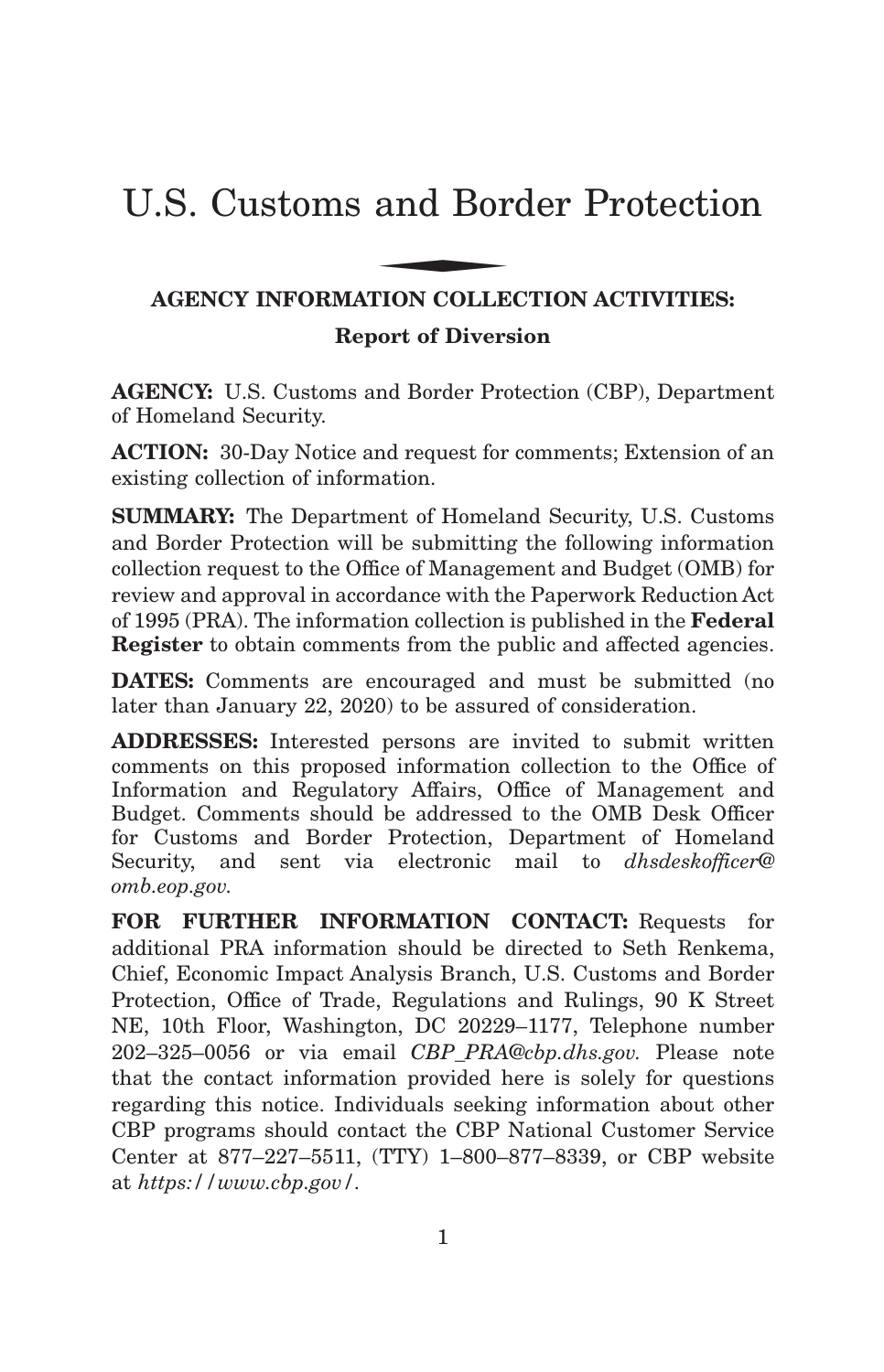**SUPPLEMENTARY INFORMATION:** CBP invites the general public and other Federal agencies to comment on the proposed and/or continuing information collections pursuant to the Paperwork Reduction Act of 1995 (44 U.S.C. 3501 *et seq.*). This proposed information collection was previously published in the **Federal Register** (84 FR 55167) on October 15, 2019, allowing for a 60-day comment period. This notice allows for an additional 30 days for public comments. This process is conducted in accordance with 5 CFR 1320.8. Written comments and suggestions from the public and affected agencies should address one or more of the following four points: (1) Whether the proposed collection of information is necessary for the proper performance of the functions of the agency, including whether the information will have practical utility; (2) the accuracy of the agency's estimate of the burden of the proposed collection of information, including the validity of the methodology and assumptions used; (3) suggestions to enhance the quality, utility, and clarity of the information to be collected; and (4) suggestions to minimize the burden of the collection of information on those who are to respond, including through the use of appropriate automated, electronic, mechanical, or other technological collection techniques or other forms of information technology, *e.g.,* permitting electronic submission of responses. The comments that are submitted will be summarized and included in the request for approval. All comments will become a matter of public record.

## **Overview of this Information Collection:**

**Title:** Report of Diversion

**OMB Number:** 1651–0025

**Form Number:** CBP Form 26

**Current Actions:** This submission is being made to extend the expiration date with no change to the burden hours or to the information collected on Form 26.

**Type of Review:** Extension (without change)

**Abstract:** CBP Form 26, *Report of Diversion,* is used to track vessels traveling coastwise from U.S. ports to other U.S. ports when a change occurs in scheduled itineraries. This form is initiated by the vessel owner or agent to notify and request approval by CBP for a vessel to divert while traveling coastwise from a U.S. port to another U.S. port, or a vessel traveling to a foreign port having to divert to a U.S. port when a change occurs in the vessel itinerary. CBP Form 26 collects information such as the name and nationality of the vessel, the expected port and date of arrival, and information about any related penalty cases,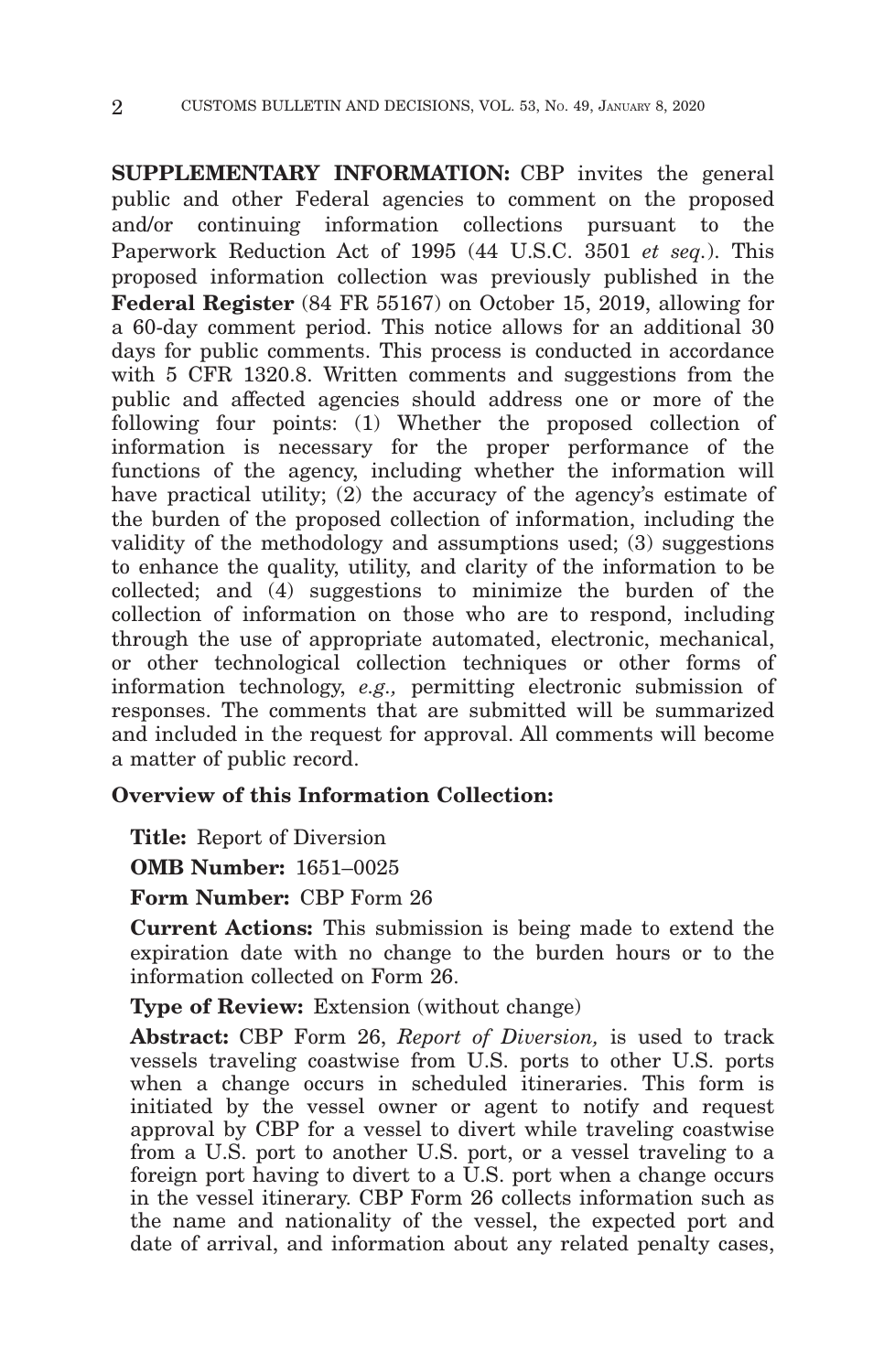if applicable. This information collection is authorized by 46 U.S.C. 60105 and 19 CFR 4.91. CBP Form 26 is accessible at *https://www.cbp.gov/newsroom/publications/forms?title=26& =Apply.*

**Affected Public:** Businesses.

**Estimated Number of Respondents:** 1,400.

**Estimated Number of Annual Responses per Respondent:** 2.

**Estimated Number of Total Annual Responses:** 2,800.

**Estimated Time per Response:** 5 minutes.

**Estimated Total Annual Burden Hours:** 233.

Dated: December 18, 2019.

SETH D. RENKEMA, *Branch Chief, Economic Impact Analysis Branch, U.S. Customs and Border Protection.* SETH<br>*Br<br>Economic Im<sub>,</sub><br>U.S. Customs*<br>Register, Decembe<br>PLON COLLE

[Published in the Federal Register, December 23, 2019 (84 FR 70560)]

## **AGENCY INFORMATION COLLECTION ACTIVITIES:**

## **General Declaration**

**AGENCY:** U.S. Customs and Border Protection (CBP), Department of Homeland Security.

**ACTION:** 60-Day notice and request for comments; extension of an existing collection of information.

**SUMMARY:** The Department of Homeland Security, U.S. Customs and Border Protection will be submitting the following information collection request to the Office of Management and Budget (OMB) for review and approval in accordance with the Paperwork Reduction Act of 1995 (PRA). The information collection is published in the **Federal Register** to obtain comments from the public and affected agencies.

**DATES:** Comments are encouraged and must be submitted (no later than February 21, 2020) to be assured of consideration.

**ADDRESSES:** Written comments and/or suggestions regarding the item(s) contained in this notice must include the OMB Control Number 1651–0002 in the subject line and the agency name. To avoid duplicate submissions, please use only *one* of the following methods to submit comments:

(1) *Email.* Submit comments to: *CBP\_PRA@cbp.dhs.gov.*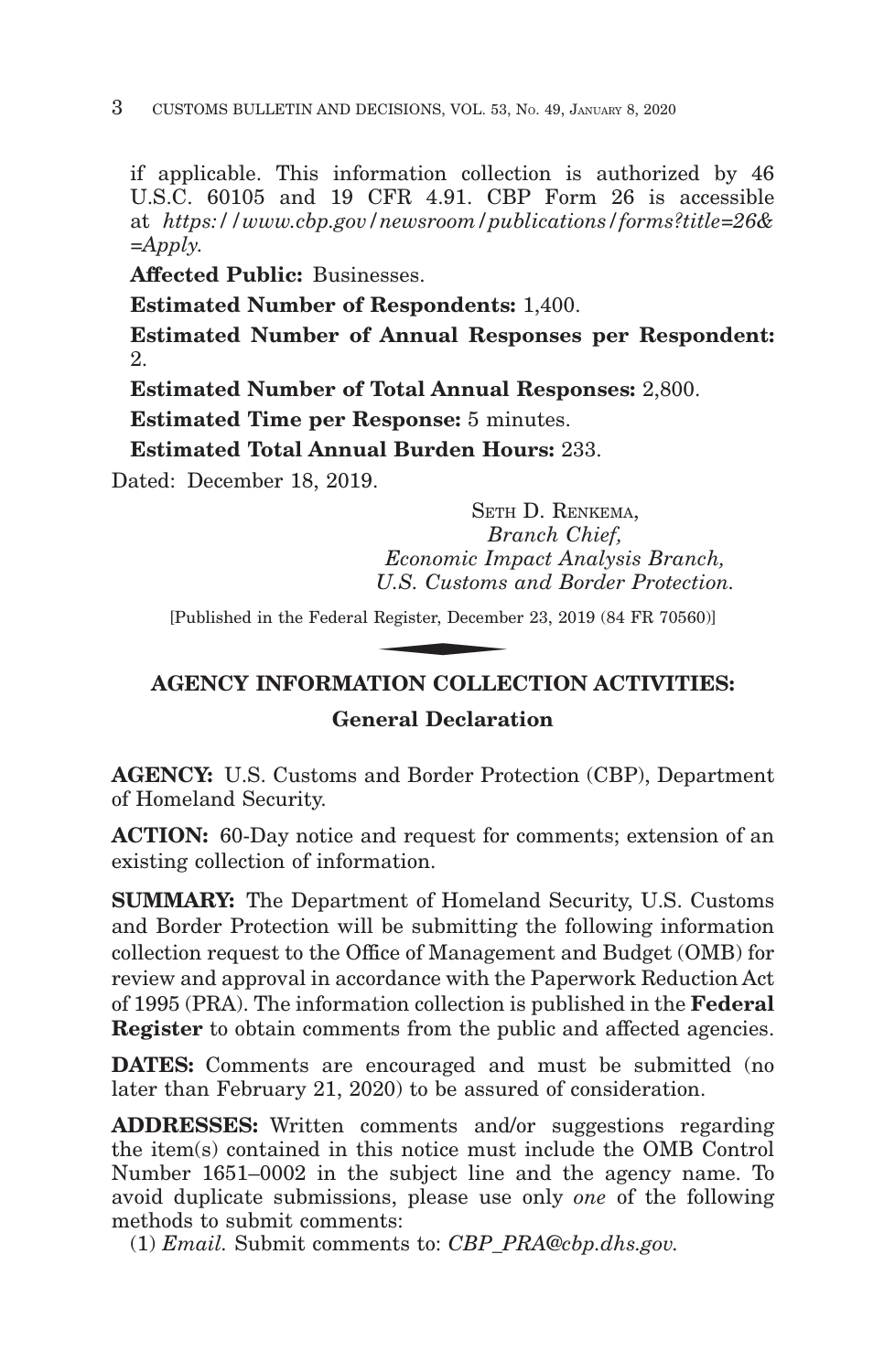(2) *Mail.* Submit written comments to CBP Paperwork Reduction Act Officer, U.S. Customs and Border Protection, Office of Trade, Regulations and Rulings, Economic Impact Analysis Branch, 90 K Street NE, 10th Floor, Washington, DC 20229–1177.

**FOR FURTHER INFORMATION CONTACT:** Requests for additional PRA information should be directed to Seth Renkema, Chief, Economic Impact Analysis Branch, U.S. Customs and Border Protection, Office of Trade, Regulations and Rulings, 90 K Street NE, 10th Floor, Washington, DC 20229–1177, Telephone number 202–325–0056 or via email *CBP\_PRA@cbp.dhs.gov.* Please note that the contact information provided here is solely for questions regarding this notice. Individuals seeking information about other CBP programs should contact the CBP National Customer Service Center at 877–227–5511, (TTY) 1–800–877–8339, or CBP website at *https:// www.cbp.gov/.*

**SUPPLEMENTARY INFORMATION:** CBP invites the general public and other Federal agencies to comment on the proposed and/or continuing information collections pursuant to the Paperwork Reduction Act of 1995 (44 U.S.C. 3501 *et seq.*). This process is conducted in accordance with 5 CFR 1320.8. Written comments and suggestions from the public and affected agencies should address one or more of the following four points: (1) whether the proposed collection of information is necessary for the proper performance of the functions of the agency, including whether the information will have practical utility; (2) the accuracy of the agency's estimate of the burden of the proposed collection of information, including the validity of the methodology and assumptions used; (3) suggestions to enhance the quality, utility, and clarity of the information to be collected; and (4) suggestions to minimize the burden of the collection of information on those who are to respond, including through the use of appropriate automated, electronic, mechanical, or other technological collection techniques or other forms of information technology, *e.g.,* permitting electronic submission of responses. The comments that are submitted will be summarized and included in the request for approval. All comments will become a matter of public record.

## **Overview of This Information Collection**

**Title:** General Declaration (Outward/Inward) Agriculture, Customs, Immigration, and Public Health. **OMB Number:** 1651–0002. **Form Number:** Form 7507.